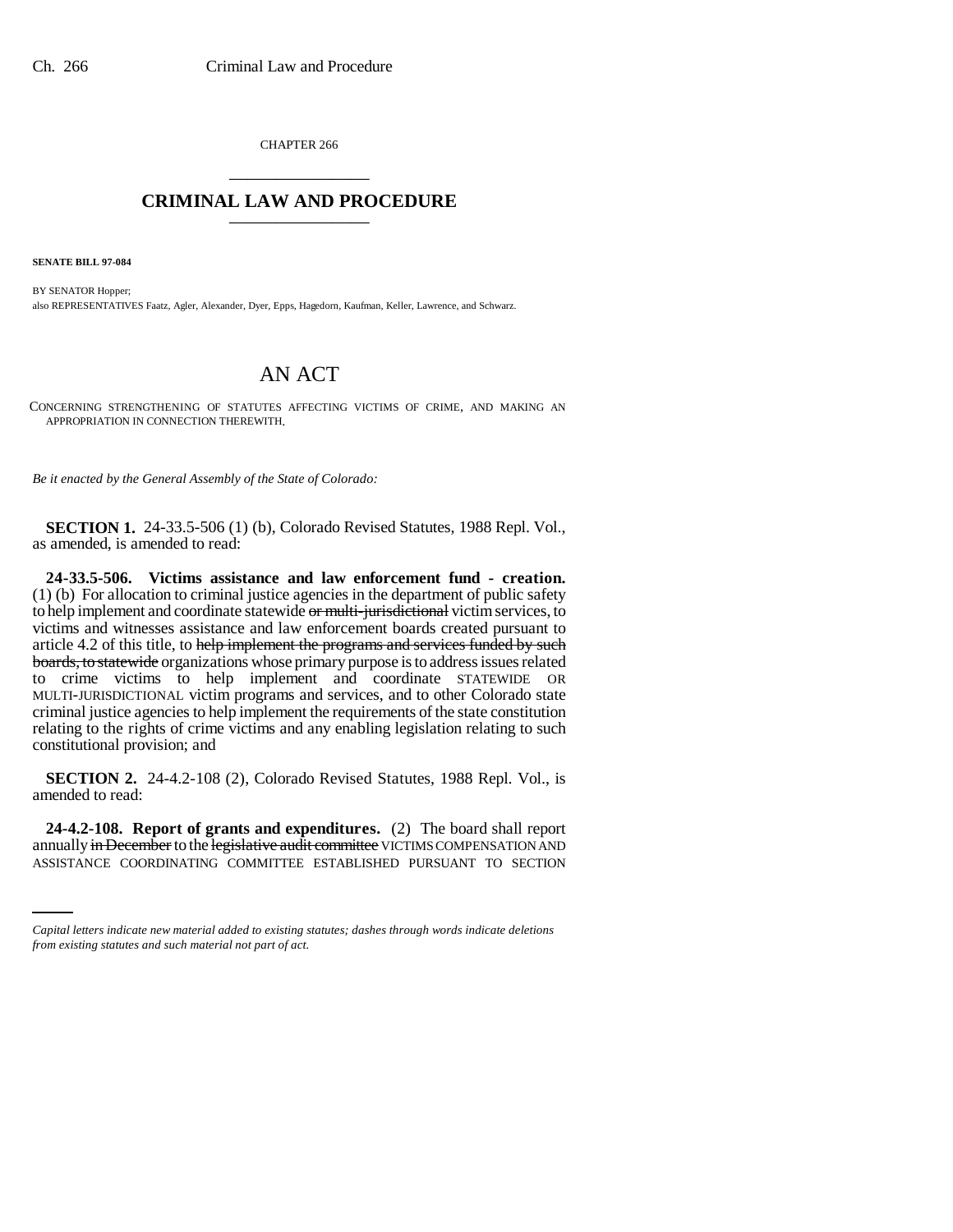Criminal Law and Procedure Ch. 266

24-4.1-117.5 (2) (a) on all grants made and contracts entered into pursuant to this article. The audit committee VICTIMS COMPENSATION AND ASSISTANCE COORDINATING COMMITTEE may review such grants and contracts to determine the existence of any conflicts of interest involving members of boards, recipients, or contracting parties. The audit committee VICTIMS COMPENSATION AND ASSISTANCE COORDINATING COMMITTEE shall report to the general assembly on any such conflicts of interest.

**SECTION 3.** 24-4.1-102 (4) and (10) (c), Colorado Revised Statutes, 1988 Repl. Vol., as amended, are amended, and the said  $24-4.1-102$  (10) is further amended  $\overline{BY}$ THE ADDITION OF A NEW PARAGRAPH, to read:

**24-4.1-102. Definitions.** As used in this part 1, unless the context otherwise requires:

(4) (a) "Compensable crime" means:

(I) An intentional, knowing, reckless, or criminally negligent act of a person or any act in violation of section 42-4-1301 (1) or (2), C.R.S., that results in residential property damage to or bodily injury or death of another person or results in loss of or damage to eyeglasses, dentures, hearing aids, or other prosthetic or medically necessary devices and which, if committed by a person of full legal capacity, is punishable as a crime in this state; OR

(II) AN ACT IN VIOLATION OF SECTION 42-4-1402, C.R.S., THAT RESULTS IN THE DEATH OF ANOTHER PERSON OR SECTION 42-4-1601, C.R.S., WHERE THE ACCIDENT RESULTS IN THE DEATH OF ANOTHER PERSON.

(b) The term "COMPENSABLE CRIME" includes federal offenses THAT ARE COMPARABLE TO THOSE SPECIFIED IN PARAGRAPH (a) OF THIS SUBSECTION (4) AND ARE committed in this state.

(10) (c) "Victim" also means a person who is a resident of this state and who is a victim of a crime that occurred outside of this state, where the crime would be a compensable crime had it occurred in this state and where the state OR COUNTRY in which the crime occurred does not have a crime victim compensation program for which the person would be eligible.

(d) "VICTIM" ALSO MEANS A PERSON WHO IS A RESIDENT OF THIS STATE WHO IS INJURED OR KILLED BY AN ACT OF INTERNATIONAL TERRORISM, AS DEFINED IN 18 U.S.C. SEC. 2671, COMMITTED OUTSIDE OF THE UNITED STATES AND WHERE THE COUNTRY DOES NOT HAVE A CRIME VICTIM COMPENSATION PROGRAM FOR WHICH THE PERSON WOULD BE ELIGIBLE.

**SECTION 4.** 24-4.1-302 (1) (cc) and (1) (dd), Colorado Revised Statutes, 1988 Repl. Vol., as amended, are amended, and the said 24-4.1-302 (1) is further amended BY THE ADDITION OF THE FOLLOWING NEW PARAGRAPHS, to read:

**24-4.1-302. Definitions.** As used in this part 3, and for no other purpose, including the expansion of the rights of any defendant: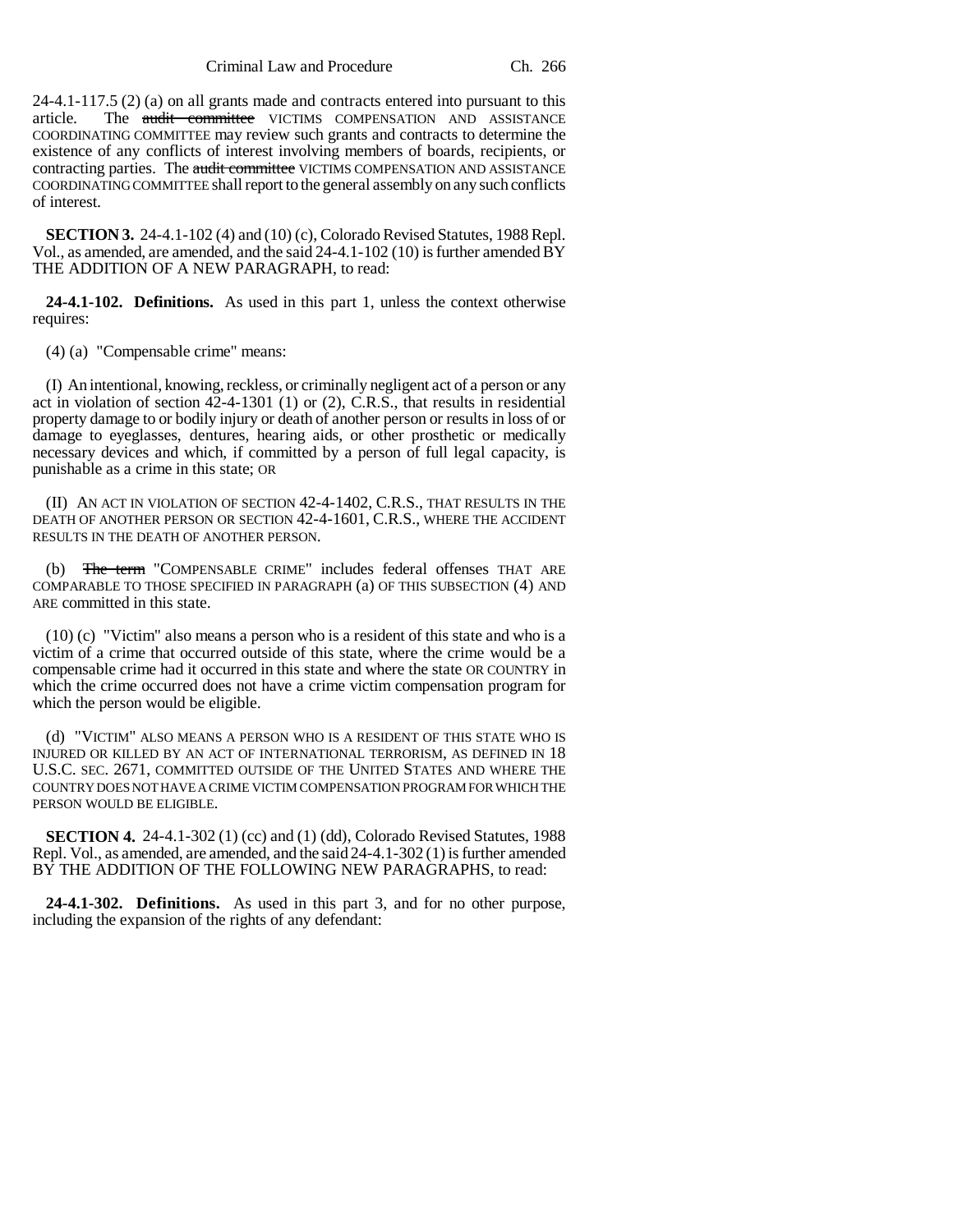(1) "Crime" means any of the following offenses as defined by the statutes of the state of Colorado, whether committed by an adult or a juvenile:

(cc) Any crime, the underlying factual basis of which has been found by the court on the record to include an act of domestic violence, as defined in section 18-6-800.3 (1), C.R.S., pursuant to section 18-6-801 (1), C.R.S.; or

(cc.1) HARASSMENT BY STALKING, IN VIOLATION OF SECTION 18-9-111 (4),C.R.S.;

(cc.3) ETHNIC INTIMIDATION, IN VIOLATION OF SECTION 18-9-121, C.R.S.;

(cc.5) CARELESS DRIVING, IN VIOLATION OF SECTION 42-4-1402, C.R.S., THAT RESULTS IN THE DEATH OF ANOTHER PERSON;

(cc.6) FAILURE TO STOP AT THE SCENE OF AN ACCIDENT, IN VIOLATION OF SECTION 42-4-1601, C.R.S., WHERE THE ACCIDENT RESULTS IN THE DEATH OF ANOTHER PERSON; OR

(dd) Any criminal attempt, as described in section 18-2-101, C.R.S., any conspiracy, as described in section 18-2-201, C.R.S., and any criminal solicitation, as described in section 18-2-301, C.R.S., AND ANY ACCESSORY TO A CRIME, AS DESCRIBED IN SECTION 18-8-105,C.R.S.,involving any of the crimes specified in this subsection  $(1)$ .

**SECTION 5.** 24-4.1-302 (2), Colorado Revised Statutes, 1988 Repl. Vol., as amended, is amended BY THE ADDITION OF THE FOLLOWING NEW PARAGRAPHS to read:

**24-4.1-302. Definitions.** As used in this part 3, and for no other purpose, including the expansion of the rights of any defendant:

(2) "Critical stages" means the following stages of the criminal justice process:

(k.3) THE FILING OF ANY COMPLAINT, SUMMONS, OR WARRANT BY THE PROBATION DEPARTMENT FOR FAILURE TO REPORT TO PROBATION OR BECAUSE THE LOCATION OF A PERSON CONVICTED OF A CRIME IS UNKNOWN;

(k.5) THE REQUEST FOR CHANGE OF VENUE OR TRANSFER OF PROBATION SUPERVISION FROM ONE JURISDICTION TO ANOTHER;

(k.7) THE REQUEST FOR ANY RELEASE FROM PROBATION SUPERVISION PRIOR TO THE EXPIRATION OF THE ORIGINAL SENTENCE;

**SECTION 6.** 24-4.1-302.5 (1) (r) and (1) (s), Colorado Revised Statutes, 1988 Repl. Vol., as amended, are amended, and the said 24-4.1-302.5 (1) is further amended BY THE ADDITION OF A NEW PARAGRAPH, to read:

**24-4.1-302.5. Rights afforded to victims.** (1) In order to preserve and protect a victim's rights to justice and due process, each victim of a crime shall have the following rights: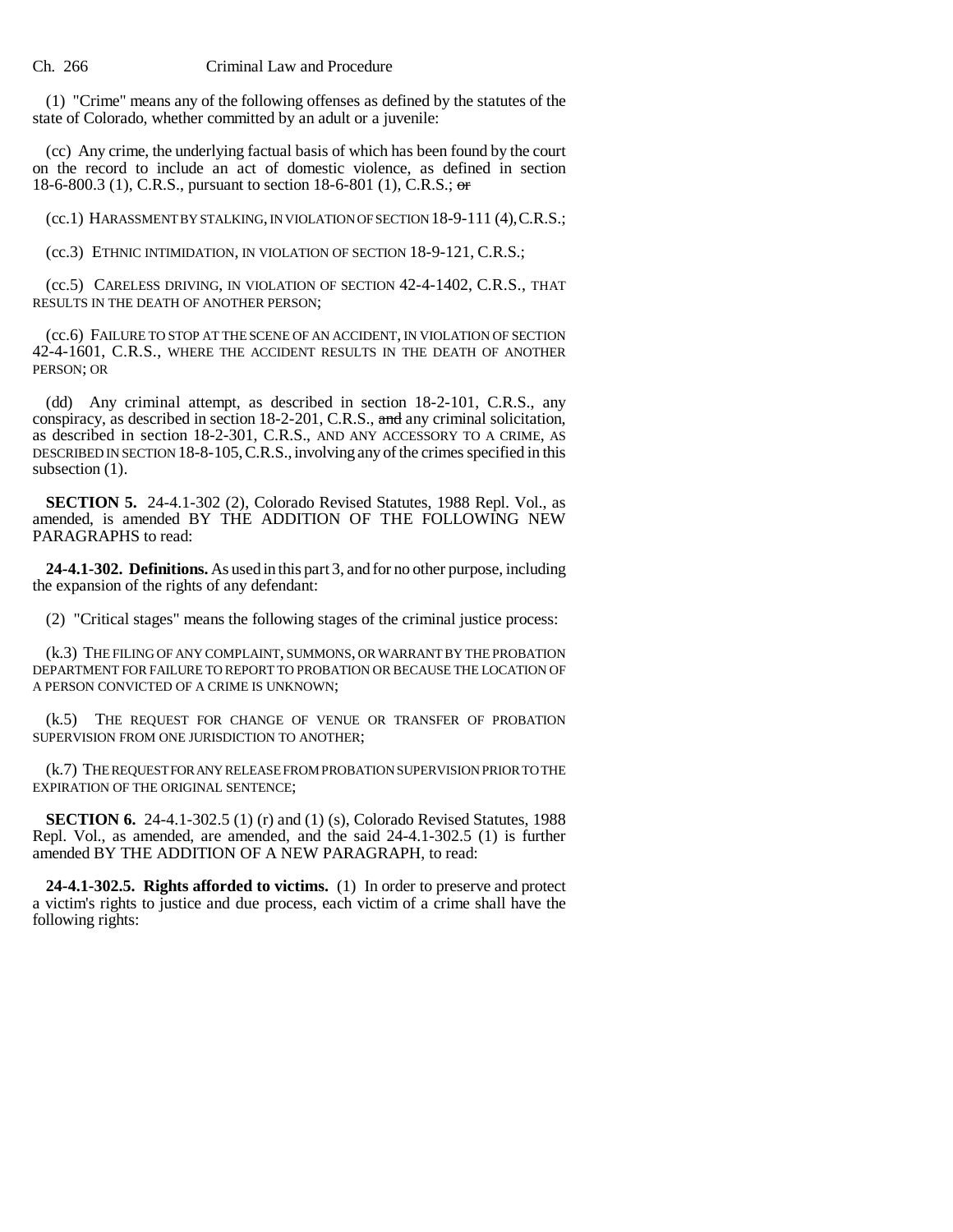(r) The right to be informed, upon written request by the victim, when a person who is or was charged with or convicted of a crime against the victim escapes or is permanently or conditionally transferred or released from any state hospital; and

(s) The right to be informed of any rights which the victim has pursuant to the constitution of the United States or the state of Colorado; AND

(t) THE RIGHT TO BE INFORMED OF THE PROCESS FOR ENFORCING COMPLIANCE WITH THIS ARTICLE PURSUANT TO SECTION 24-4.1-303 (17).

**SECTION 7.** 24-4.1-303, Colorado Revised Statutes, 1988 Repl. Vol., as amended, is amended BY THE ADDITION OF A NEW SUBSECTION to read:

**24-4.1-303. Procedures for assuring rights of victims of crimes.** (13.5) (a) FOLLOWING A SENTENCE TO PROBATION AND UPON THE WRITTEN REQUEST OF A VICTIM, THE PROBATION DEPARTMENT SHALL NOTIFY THE VICTIM OF THE FOLLOWING INFORMATION REGARDING ANY PERSON WHO WAS CHARGED WITH OR CONVICTED OF A CRIME AGAINST THE VICTIM:

(I) THE LOCATION AND TELEPHONE NUMBER OF THE PROBATION DEPARTMENT RESPONSIBLE FOR THE SUPERVISION OF THE PERSON;

(II) THE DATE OF THE PERSON'S TERMINATION FROM PROBATION SUPERVISION;

(III) ANY RELEASE OF THE PERSON IN ADVANCE OF THE ORIGINALLY IMPOSED SENTENCE;

(IV) ANY PROBATION REVOCATION OR MODIFICATION HEARING REGARDING THE PERSON AND ANY CHANGES IN THE SCHEDULING OF THE HEARINGS;

(V) ANY CHANGE OF VENUE, JURISDICTION, OR TRANSFER OF PROBATION SUPERVISION FROM ONE JURISDICTION TO ANOTHER;

(VI) ANY COMPLAINT, SUMMONS, OR WARRANT FILED BY THE PROBATION DEPARTMENT FOR FAILURE TO REPORT TO PROBATION OR BECAUSE THE LOCATION OF A PERSON CONVICTED OF A CRIME IS UNKNOWN; AND

(VII) THE DEATH OF THE PERSON WHILE UNDER THE JURISDICTION OF THE PROBATION DEPARTMENT.

(b) NO STATE GENERAL FUND MONEYS SHALL BE USED TO PAY ANY COSTS ASSOCIATED WITH THE NOTIFICATIONS REQUIRED BY THIS SUBSECTION (13.5).

**SECTION 8.** 24-4.2-105 (2.5) (a), Colorado Revised Statutes, 1988 Repl. Vol., as amended, is amended to read:

**24-4.2-105. Allocation of moneys from fund - application for grants**  disbursements.  $(2.5)$  (a) The board shall not accept, evaluate, or approve any application requesting grants of money from the fund submitted by, or on behalf of, any state agency, including local offices of such agencies; except that: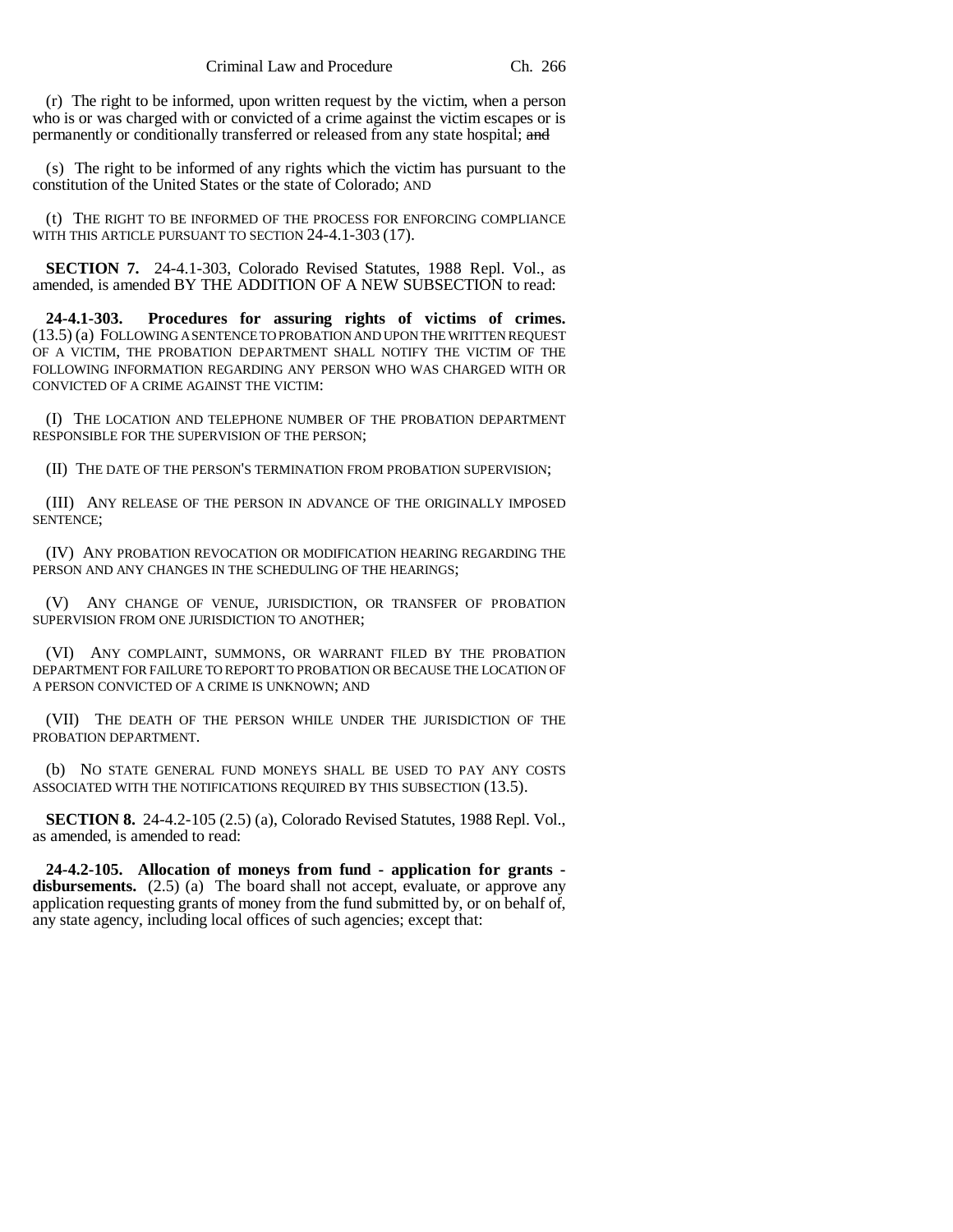## Ch. 266 Criminal Law and Procedure

(I) The court administrator of each judicial district may apply for grants of moneys for the purpose of collecting all moneys assessed by the courts, including moneys owed pursuant to this article, and collecting and disbursing restitution owed to victims of crime; AND

(II) THE LOCAL PROBATION DEPARTMENT MAY APPLY FOR GRANTS OF MONEYS FOR THE PURPOSE OF IMPLEMENTING THE RIGHTS OF VICTIMS ESTABLISHED PURSUANT TO ARTICLE 4.1 OF THIS TITLE.

**SECTION 9.** The introductory portion to 18-3-412.5 (7) and 18-3-412.5 (8), Colorado Revised Statutes, 1986 Repl. Vol., as amended, are amended, and the said 18-3-412.5 is further amended BY THE ADDITION OF A NEW SUBSECTION, to read:

**18-3-412.5. Sex offenders - duty to register - penalties.** (3.5) WITHIN SEVEN CALENDAR DAYS AFTER BECOMING A TEMPORARY OR PERMANENT RESIDENT OF ANY CITY, TOWN, COUNTY, OR CITY AND COUNTY IN THE STATE OF COLORADO, AND QUARTERLY THEREAFTER SO LONG AS THE PERSON RESIDES IN THE CITY, TOWN, COUNTY, OR CITY AND COUNTY, EACH PERSON WHO IS SENTENCED AS A SEXUALLY VIOLENT PREDATOR PURSUANT TO SECTION 18-3-414.5, SHALL REGISTER WITH THE LOCAL LAW ENFORCEMENT AGENCY IN THE PLACE OF SUCH PERSON'S TEMPORARY OR PERMANENT RESIDENCE BY COMPLETING A REGISTRATION FORM PROVIDED TO SUCH PERSON BY THE LOCAL LAW ENFORCEMENT AGENCY. THE REGISTRATION FORM SHALL CONTAIN SUCH INFORMATION REGARDING THE PERSON AS SHALL BE REQUIRED BY THE LOCAL LAW ENFORCEMENT AGENCY PURSUANT TO SUBSECTION (5) OF THIS SECTION. PERSONS WHO RESIDE WITHIN THE CORPORATE LIMITS OF ANY CITY, TOWN, OR CITY AND COUNTY SHALL REGISTER AT THE OFFICE OF THE CHIEF OF POLICE OF SUCH CITY, TOWN, OR CITY AND COUNTY. PERSONS WHO RESIDE OUTSIDE OF SUCH CORPORATE LIMITS SHALL REGISTER AT THE OFFICE OF THE COUNTY SHERIFF OF THE COUNTY WHERE THE PERSON RESIDES. EACH PERSON WHO IS SENTENCED AS A SEXUALLY VIOLENT PREDATOR PURSUANT TO SECTION 18-3-414.5 SHALL BE REQUIRED TO REGISTER EACH TIME THE PERSON CHANGES HIS OR HER TEMPORARY OR PERMANENT ADDRESS, REGARDLESS OF WHETHER THE PERSON HAS MOVED TO A NEW ADDRESS WITHIN THE JURISDICTION OF THE LAW ENFORCEMENT AGENCY WITH WHICH THE PERSON PREVIOUSLY REGISTERED. THE PROVISIONS OF THIS SUBSECTION (3.5) SHALL NOT APPLY TO ANY PERSON ADJUDICATED A JUVENILE DELINQUENT FOR AN OFFENSE THAT COULD QUALIFY THE PERSON AS A SEXUALLY VIOLENT PREDATOR IF THE OFFENSE HAD BEEN COMMITTED BY AN ADULT.

(7) Any person required to register pursuant to subsection (1) OR (3.5) of this section may petition the district court for an order which discontinues the requirement for such registration as follows:

(8) EXCEPT AS OTHERWISE SPECIFIED IN SUBSECTION (3.5) OF THIS SECTION, the provisions of this section shall apply to any person adjudicated as a juvenile based on the commission of any act described in subsection (1) of this section; except that, with respect to paragraphs (a) to (c) of subsection (7) of this section, a person may petition the court for an order to discontinue the duty to register as provided in those paragraphs but only if the person has not subsequently been adjudicated as a juvenile or convicted of any offense involving unlawful sexual behavior. In addition, the duty to provide notice to an offender of the duty to register, as set forth in subsection (2)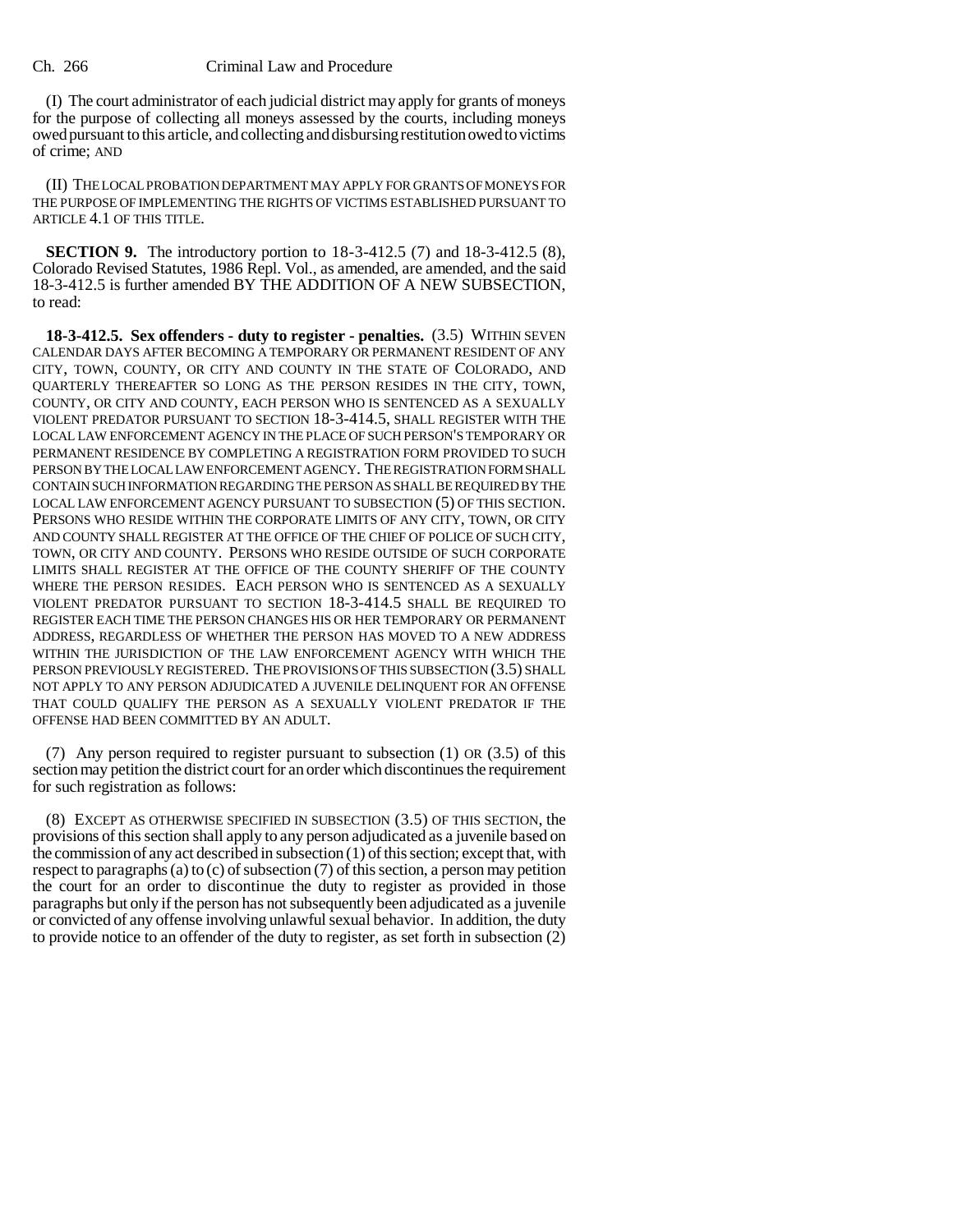of this section, shall apply to juvenile parole and probation officers and appropriate personnel of the division of youth corrections in the department of human services.

**SECTION 10.** Part 4 of article 3 of title 18, Colorado Revised Statutes, 1986 Repl. Vol., as amended, is amended BY THE ADDITION OF A NEW SECTION to read:

**18-3-414.5. Sexually violent predator.** (1) AS USED IN THIS SECTION, UNLESS THE CONTEXT OTHERWISE REQUIRES, "SEXUALLY VIOLENT PREDATOR" MEANS AN OFFENDER:

(a) WHO HAS BEEN CONVICTED ON OR AFTER JANUARY 1, 1999, OF ONE OF THE FOLLOWING OFFENSES:

(I) SEXUAL ASSAULT IN THE FIRST DEGREE, IN VIOLATION OF SECTION 18-3-402;

(II) SEXUAL ASSAULT IN THE SECOND DEGREE, IN VIOLATION OF SECTION 18-3-403;

(III) SEXUAL ASSAULT IN THE THIRD DEGREE, IN VIOLATION OF SECTION 18-3-404  $(1.5)$  OR  $(2)$ ;

(IV) SEXUAL ASSAULT ON A CHILD, IN VIOLATION OF SECTION 18-3-405; OR

(V) SEXUAL ASSAULT ON A CHILD BY ONE IN A POSITION OF TRUST, IN VIOLATION OF SECTION 18-3-405.3;

(b) WHOSE VICTIM WAS A STRANGER TO THE OFFENDER OR A PERSON WITH WHOM THE OFFENDER ESTABLISHED OR PROMOTED A RELATIONSHIP PRIMARILY FOR THE PURPOSE OF SEXUAL VICTIMIZATION; AND

(c) WHO, BASED UPON THE RESULTS OF A RISK ASSESSMENT SCREENING INSTRUMENT DEVELOPED BY THE DIVISION OF CRIMINAL JUSTICE IN CONSULTATION WITH AND APPROVED BY THE SEX OFFENDER TREATMENT BOARD ESTABLISHED PURSUANT TO SECTION 16-11.7-103(1),C.R.S., IS LIKELY TO SUBSEQUENTLY COMMIT ONE OR MORE OF THE OFFENSES SPECIFIED IN PARAGRAPH (a) OF THIS SUBSECTION (1) UNDER THE CIRCUMSTANCES DESCRIBED IN PARAGRAPH (b) OF THIS SUBSECTION (1).

(2) AT ANY TIME AFTER CONVICTION BUT PRIOR TO SENTENCING, THE DISTRICT ATTORNEY OR THE DEPARTMENT OF PROBATION MAY REQUEST THE COURT TO FIND THAT THE DEFENDANT IS A SEXUALLY VIOLENT PREDATOR. IF A REQUEST IS MADE, THE COURT SHALL MAKE SPECIFIC FINDINGS OF FACT AND ENTER AN ORDER CONCERNING WHETHER THE DEFENDANT IS A SEXUALLY VIOLENT PREDATOR. IF THE DEFENDANT IS FOUND TO BE A SEXUALLY VIOLENT PREDATOR, THE DEFENDANT SHALL BE REQUIRED TO REGISTER PURSUANT TO SECTION 18-3-412.5 (3.5).

**SECTION 11.** The introductory portion to 16-11.7-103 (1) and 16-11.7-103 (1) (f), (1) (j), and (1) (k), Colorado Revised Statutes, 1986 Repl. Vol., as amended, are amended, and the said 16-11.7-103 (1) is further amended BY THE ADDITION OF A NEW PARAGRAPH, to read:

**16-11.7-103. Sex offender treatment board - creation - duties - repeal.**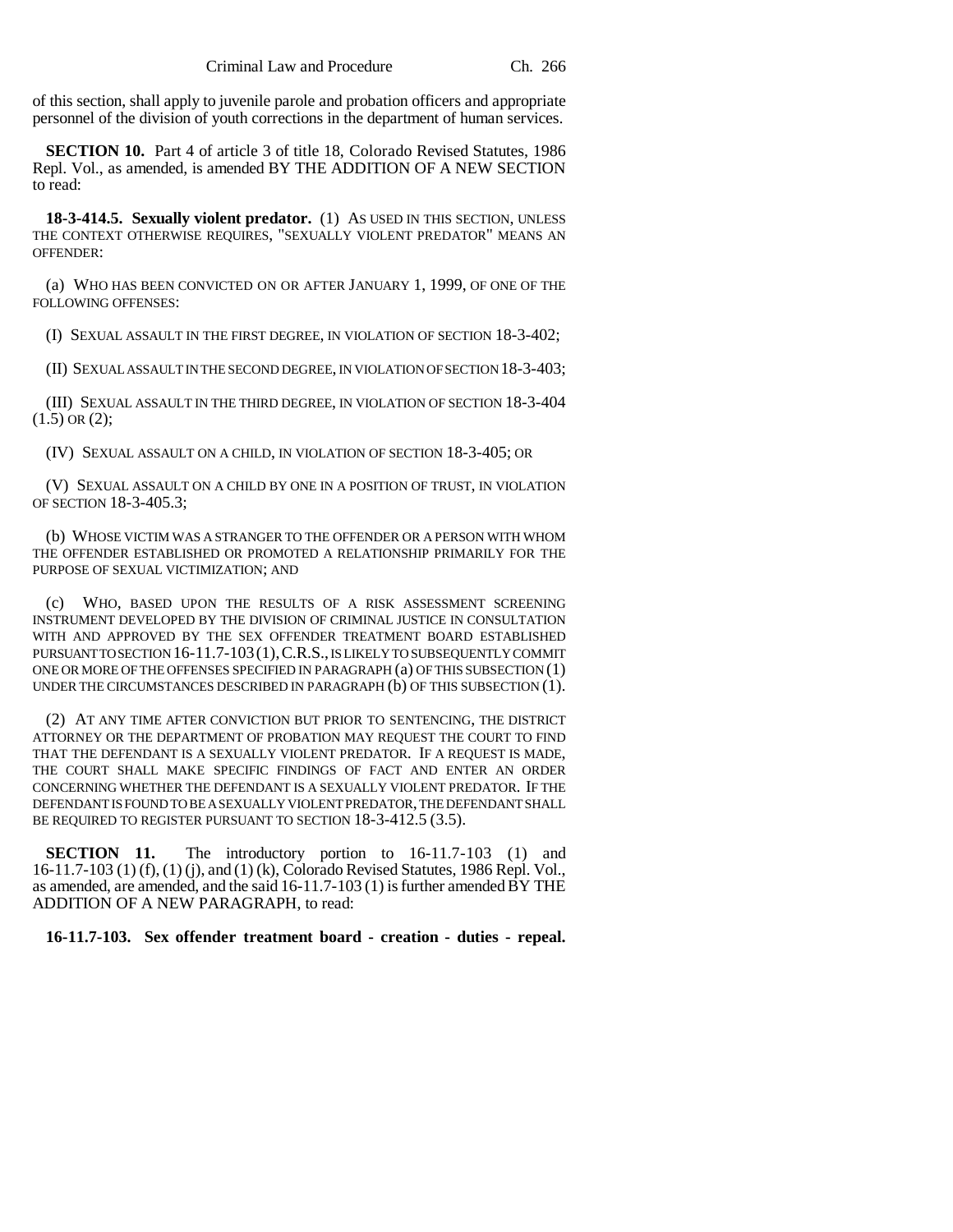## Ch. 266 Criminal Law and Procedure

(1) There is hereby created, in the department of public safety, a sex offender treatment board which shall consist of eleven FOURTEEN members. The membership of the board shall consist of the following persons:

(f) One member THREE MEMBERS appointed by the executive director of the department of public safety who is a ARE licensed mental health professional PROFESSIONALS with recognizable expertise in the treatment of sex offenders;

(j) One member appointed by the executive director of the department of public safety who is a representative of law enforcement; and

(k) Two members appointed by the executive director of the department of public safety who are recognized experts in the field of sex abuse and who can represent sex abuse victims and victims' rights organizations; AND

(l) ONE MEMBER APPOINTED BY THE EXECUTIVE DIRECTOR OF THE DEPARTMENT OF PUBLIC SAFETY WHO IS A CLINICAL POLYGRAPH EXAMINER.

**SECTION 12.** 16-11.7-103 (4), Colorado Revised Statutes, 1986 Repl. Vol., as amended, is amended BY THE ADDITION OF A NEW PARAGRAPH to read:

**16-11.7-103. Sex offender treatment board - creation - duties - repeal.** (4) The board shall carry out the following duties:

(c.5) ON OR BEFORE JANUARY 1, 1999, THE BOARD SHALL CONSULT ON AND APPROVE THE RISK ASSESSMENT SCREENING INSTRUMENT DEVELOPED BY THE DIVISION OF CRIMINAL JUSTICE TO ASSIST THE SENTENCING COURT IN DETERMINING THE LIKELIHOOD THAT AN OFFENDER WOULD COMMIT ONE OR MORE OF THE OFFENSES SPECIFIED IN SECTION 18-3-414.5 (1) (a), C.R.S., UNDER THE CIRCUMSTANCES DESCRIBED IN SECTION 18-3-414.5(1)(b),C.R.S. NO STATE GENERAL FUND MONEYS SHALL BE USED TO DEVELOP THE RISK ASSESSMENT SCREENING INSTRUMENT. IN CARRYING OUT THIS DUTY, THE BOARD SHALL CONSIDER SEX OFFENDER RISK ASSESSMENT RESEARCH AND SHALL CONSIDER AS ONE ELEMENT THE RISK POSED BY A SEX OFFENDER WHO SUFFERS FROM A MENTAL ABNORMALITY, PSYCHOSIS, OR PERSONALITY DISORDER THAT MAKES THE PERSON MORE LIKELY TO ENGAGE IN SEXUALLY VIOLENT PREDATORY OFFENSES. FOR PURPOSES OF THIS SUBSECTION (4) ONLY, "MENTAL ABNORMALITY" MEANS A CONGENITAL OR ACQUIRED CONDITION THAT AFFECTS THE EMOTIONAL OR VOLITIONAL CAPACITY OF A PERSON IN A MANNER THAT PREDISPOSES THAT PERSON TO THE COMMISSION OF CRIMINAL SEXUAL ACTS TO A DEGREE THAT MAKES THE PERSON A SIGNIFICANT RISK TO THE HEALTH AND SAFETY OF OTHER PERSONS. IF A DEFENDANT IS FOUND TO BE A SEXUALLY VIOLENT PREDATOR, THE DEFENDANT SHALL BE REQUIRED TO REGISTER PURSUANT TO SECTION 18-3-412.5 (3.5), C.R.S.

**SECTION 13.** 24-33.5-503 (1), Colorado Revised Statutes, 1988 Repl. Vol., as amended, is amended BY THE ADDITION OF THE FOLLOWING NEW PARAGRAPHS to read:

**24-33.5-503. Duties of division.** (1) The division has the following duties:

(o) TO DEVELOP, IN CONSULTATION WITH THE SEX OFFENDER TREATMENT BOARD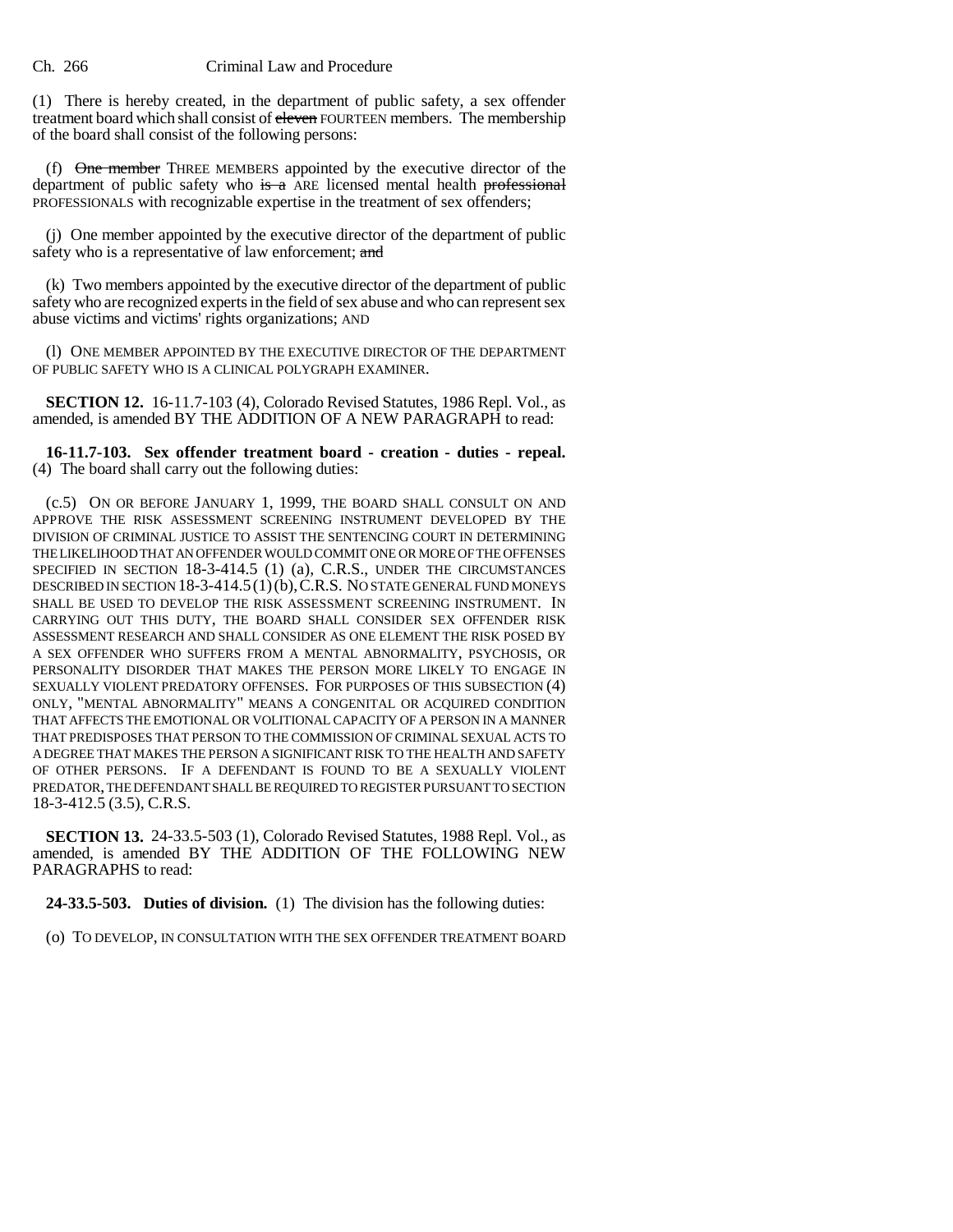AND THE JUDICIAL BRANCH BY JANUARY 1, 1999, THE RISK ASSESSMENT SCREENING INSTRUMENT WHICH WILL BE PROVIDED TO THE SENTENCING COURTS TO DETERMINE THE LIKELIHOOD THAT A SEX OFFENDER WOULD COMMIT ONE OR MORE OF THE OFFENSES SPECIFIED IN SECTION 18-3-414.5 (1) (a), C.R.S., UNDER THE CIRCUMSTANCES DESCRIBED IN SECTION 18-3-414.5 (1) (b), C.R.S.;

(p) TO IMPLEMENT, IN CONSULTATION WITH THE JUDICIAL BRANCH, BY JULY 1, 1999, THE RISK ASSESSMENT SCREENING INSTRUMENT DEVELOPED PURSUANT TO PARAGRAPH (o) OF THIS SUBSECTION (1).

**SECTION 14.** 17-2-201 (5) (c) (I), Colorado Revised Statutes, 1986 Repl. Vol., as amended, is amended to read:

**17-2-201. State board of parole.** (5) (c) (I) As a condition of every parole, the board shall provide that the offender make restitution to the victim of his or her conduct or a member of the victim's immediate family for the actual pecuniary damages that were sustained. Such restitution shall be ordered by the board as a condition of parole. Such order shall require the offender to make restitution within the period of time that the offender is on parole as specified by the board. In the event that the defendant does not make full restitution by the date specified by the board, the restitution may be collected as provided for in section 16-11-101.6. The amount of such restitution shall be as determined by the court pursuant to section 16-11-102 (4), C.R.S. For purposes of this paragraph (c), "victim" means the party immediately and directly aggrieved by a defendant who is convicted of a criminal act and who is granted parole as well as a victim compensation board that has paid a victim compensation claim and any person or entity who has suffered a loss because of a contractual relationship with such party, including, but not limited to, an insurer, or because of liability under section  $\frac{14-16-110}{14-6-110}$ , C.R.S., or, in the absence of any of the above, the state, and "immediate family" includes the victim's spouse and the victim's parent, sibling, or child who is living with the victim. The board shall fix the manner and time of performance.

**SECTION 15. Appropriation.** (1) In addition to any other appropriation, there is hereby appropriated, out of any moneys in the victims assistance and law enforcement fund created pursuant to section 24-33.5-506, Colorado Revised Statutes, not otherwise appropriated, to the judicial department for allocation to the probation division, for the fiscal year beginning July 1, 1997, the sum of one hundred fourteen thousand nine hundred fifty-two dollars (\$114,952) and 3.3 FTE, or so much thereof as may be necessary, for the implementation of this act.

(2) In addition to any other appropriation, there is hereby appropriated, out of any moneys in the sex offender surcharge fund created pursuant to section 18-21-103, Colorado Revised Statutes, not otherwise appropriated, to the department of public safety for allocation to the division of criminal justice, for the fiscal year beginning July 1, 1997, the sum of thirty thousand dollars (\$30,000), or so much thereof as may be necessary, for the implementation of this act. Of said sum, \$26,007 shall be cash funds and \$3,993 shall be cash funds exempt from reserves in the sex offender surcharge fund.

**SECTION 16. Effective date - applicability.** This act shall take effect July 1, 1997, and shall apply to offenses committed on or after said date.